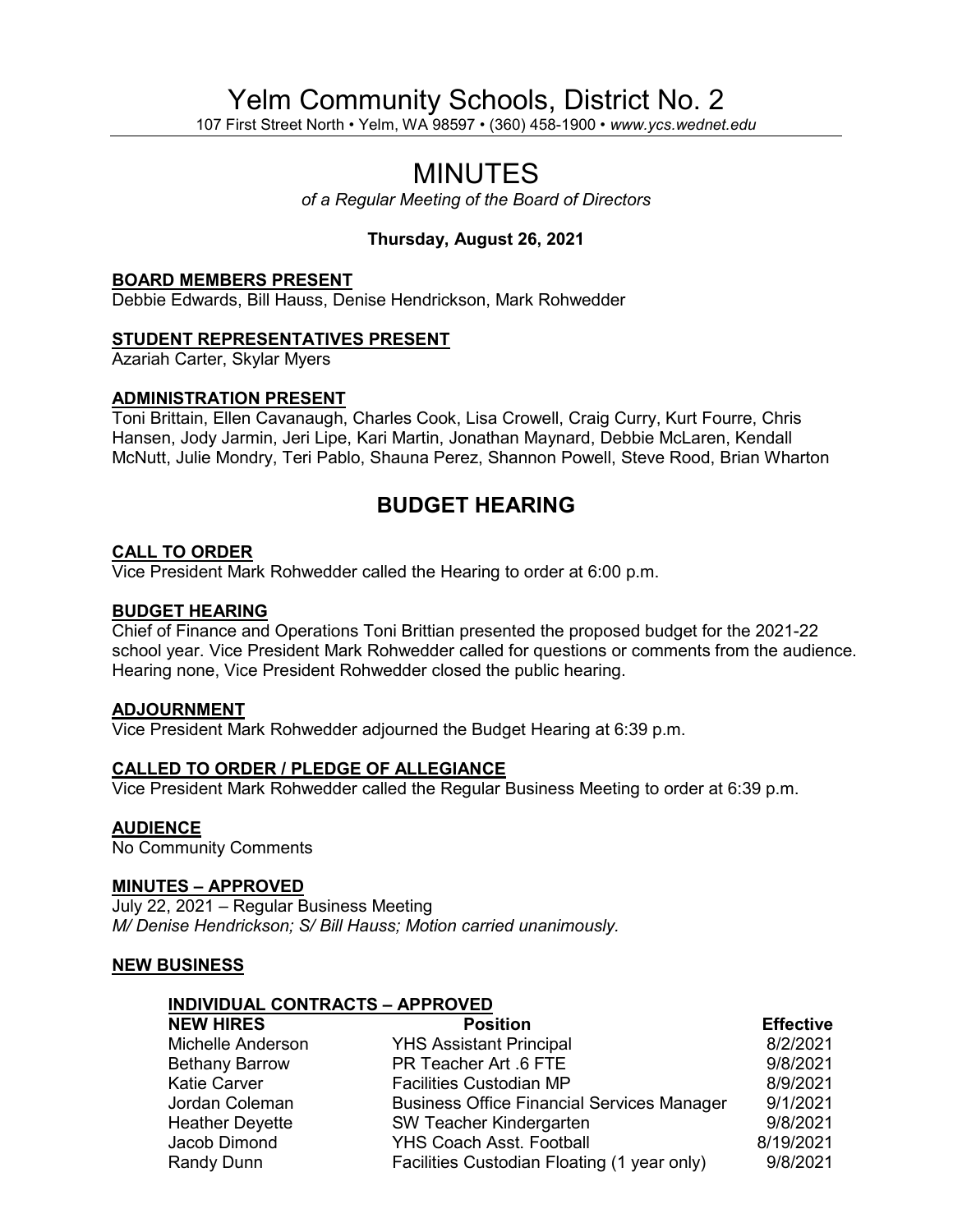| Jennifer Hoke<br><b>Bailey Hunt</b><br>Kimberly Jorgensen<br>Mary Larsen<br><b>Charles Lease</b><br>Kelly McCown<br>Carol McKay<br>Jacob Nolan<br>Jenifer Ryle<br>Kayla Stephens<br><b>Brandon Thompson</b><br>Nan Toure<br><b>Courtney Warnick</b><br><b>Caleb Williams</b> | <b>YHS Teacher SpEd Life Skills</b><br><b>YHS Teacher ELA</b><br>LK Teacher Specialist .6 FTE<br><b>YES Teacher Alt. Ed</b><br>Maintenance - Maintenance<br>MP Teacher 2 <sup>nd</sup> . Grade<br><b>YHS TOSA Credit Recovery</b><br><b>YHS Teacher PE/Health</b><br>MP Para NIA - Library Asst.<br>SW Teacher 1 <sup>st</sup> Grade<br><b>YHS Coach Asst. Football</b><br>PR Teacher PreSchool SpEd<br><b>RMS Teacher Social Studies</b><br><b>YHS Teacher CTE Business Ed</b> | 9/8/2021<br>9/8/2021<br>9/8/2021<br>9/8/2021<br>8/16/2021<br>9/8/2021<br>9/8/2021<br>9/8/2021<br>9/8/2021<br>9/8/2021<br>8/19/2021<br>9/8/2021<br>9/8/2021<br>9/8/2021 |
|------------------------------------------------------------------------------------------------------------------------------------------------------------------------------------------------------------------------------------------------------------------------------|---------------------------------------------------------------------------------------------------------------------------------------------------------------------------------------------------------------------------------------------------------------------------------------------------------------------------------------------------------------------------------------------------------------------------------------------------------------------------------|------------------------------------------------------------------------------------------------------------------------------------------------------------------------|
| <b>LEAVE OF ABSENCE</b>                                                                                                                                                                                                                                                      |                                                                                                                                                                                                                                                                                                                                                                                                                                                                                 |                                                                                                                                                                        |
| <b>Wendy Schroeder</b>                                                                                                                                                                                                                                                       | YHS Para IA - SLC                                                                                                                                                                                                                                                                                                                                                                                                                                                               | 2021-22 SY                                                                                                                                                             |
| Rosalva Fuentez                                                                                                                                                                                                                                                              | <b>OSS Para IA SEL</b>                                                                                                                                                                                                                                                                                                                                                                                                                                                          | 2021-22 SY                                                                                                                                                             |
| <b>RESIGNATIONS/RETIREMENTS/TERMINATIONS</b>                                                                                                                                                                                                                                 |                                                                                                                                                                                                                                                                                                                                                                                                                                                                                 |                                                                                                                                                                        |
| Amanda Bach                                                                                                                                                                                                                                                                  | <b>Business Office Staff Accountant</b>                                                                                                                                                                                                                                                                                                                                                                                                                                         | 8/12/2021                                                                                                                                                              |
|                                                                                                                                                                                                                                                                              | Human Resources Director of HR                                                                                                                                                                                                                                                                                                                                                                                                                                                  | 8/11/2021                                                                                                                                                              |
| <b>Gregory Davis</b>                                                                                                                                                                                                                                                         | YMS OP II ASB/Athletics                                                                                                                                                                                                                                                                                                                                                                                                                                                         |                                                                                                                                                                        |
| <b>Kennedy Davis</b><br>Sarah DePinto                                                                                                                                                                                                                                        | LK Teacher 5th Grade                                                                                                                                                                                                                                                                                                                                                                                                                                                            | 8/23/2021                                                                                                                                                              |
|                                                                                                                                                                                                                                                                              |                                                                                                                                                                                                                                                                                                                                                                                                                                                                                 | 8/31/2021<br>8/31/2021                                                                                                                                                 |
| Diane Felan                                                                                                                                                                                                                                                                  | SW Para NIA - Supervision<br><b>FS/MP Para IA Preschool</b>                                                                                                                                                                                                                                                                                                                                                                                                                     |                                                                                                                                                                        |
| Lynn Gosnell                                                                                                                                                                                                                                                                 |                                                                                                                                                                                                                                                                                                                                                                                                                                                                                 | 8/31/2021                                                                                                                                                              |
| <b>Timothy Henderson</b><br><b>Shawn Hummel</b>                                                                                                                                                                                                                              | <b>YHS Coach Asst. Football</b>                                                                                                                                                                                                                                                                                                                                                                                                                                                 | 8/4/2021                                                                                                                                                               |
|                                                                                                                                                                                                                                                                              | <b>YHS OP II Attendance</b>                                                                                                                                                                                                                                                                                                                                                                                                                                                     | 8/31/2021                                                                                                                                                              |
| Jurell Johnson                                                                                                                                                                                                                                                               | <b>RMS Coach Head Football</b>                                                                                                                                                                                                                                                                                                                                                                                                                                                  | 7/26/2021                                                                                                                                                              |
| Andrea Lipper                                                                                                                                                                                                                                                                | <b>LK Teacher PE</b>                                                                                                                                                                                                                                                                                                                                                                                                                                                            | 8/31/2021                                                                                                                                                              |
| <b>Matthew Koehler</b>                                                                                                                                                                                                                                                       | <b>YHS Campus Security</b>                                                                                                                                                                                                                                                                                                                                                                                                                                                      | 8/31/2021                                                                                                                                                              |
| Amy McLean                                                                                                                                                                                                                                                                   | <b>YHS Teacher CTE Business Ed</b>                                                                                                                                                                                                                                                                                                                                                                                                                                              | 8/31/2021                                                                                                                                                              |
| Amy McLean                                                                                                                                                                                                                                                                   | <b>YHS Coach Asst. Jazzline</b>                                                                                                                                                                                                                                                                                                                                                                                                                                                 | 8/11/2021                                                                                                                                                              |
| Leticia Morales                                                                                                                                                                                                                                                              | YHS Teacher Spanish - Declined Contract                                                                                                                                                                                                                                                                                                                                                                                                                                         | 7/26/2021                                                                                                                                                              |
| <b>Brian Nielsen</b>                                                                                                                                                                                                                                                         | <b>RMS Coach Asst. Football</b>                                                                                                                                                                                                                                                                                                                                                                                                                                                 | 7/26/2021                                                                                                                                                              |
| <b>Jill Place</b>                                                                                                                                                                                                                                                            | <b>YHS Teacher Math/Spanish</b>                                                                                                                                                                                                                                                                                                                                                                                                                                                 | 8/31/2021                                                                                                                                                              |
| Melissa Shannon                                                                                                                                                                                                                                                              | <b>Transportation Dispatcher</b>                                                                                                                                                                                                                                                                                                                                                                                                                                                | 8/23/2021                                                                                                                                                              |
| <b>Charlene Stevens Poulsen</b>                                                                                                                                                                                                                                              | MP Para NIA Library/Supervision<br>Retire                                                                                                                                                                                                                                                                                                                                                                                                                                       | 8/31/2021                                                                                                                                                              |
| Jenna Wittmann                                                                                                                                                                                                                                                               | <b>RMS Teacher Social Studies</b>                                                                                                                                                                                                                                                                                                                                                                                                                                               | 8/31/2021                                                                                                                                                              |
| <b>Courtney Yeager</b>                                                                                                                                                                                                                                                       | YHS Para IA - SEL                                                                                                                                                                                                                                                                                                                                                                                                                                                               | 8/31/2021                                                                                                                                                              |
| <b>STAFFING CHANGES</b>                                                                                                                                                                                                                                                      |                                                                                                                                                                                                                                                                                                                                                                                                                                                                                 |                                                                                                                                                                        |
| Cindi Bertram                                                                                                                                                                                                                                                                | YHS Grad Spec to YHS OP II Counseling                                                                                                                                                                                                                                                                                                                                                                                                                                           | 9/1/2021                                                                                                                                                               |
| <b>Kay Caldwell</b>                                                                                                                                                                                                                                                          | MP Teacher 2 <sup>nd</sup> . Grade to MP Teacher LAP                                                                                                                                                                                                                                                                                                                                                                                                                            | 9/8/2021                                                                                                                                                               |
| <b>Emily Carlson</b>                                                                                                                                                                                                                                                         | MK Teacher to LK Teacher                                                                                                                                                                                                                                                                                                                                                                                                                                                        | 9/8/2021                                                                                                                                                               |
| Nicole Evans-Galindo                                                                                                                                                                                                                                                         | Café Worker PR to Café Worker MP                                                                                                                                                                                                                                                                                                                                                                                                                                                | 9/8/2021                                                                                                                                                               |
| <b>Julie Harrison</b>                                                                                                                                                                                                                                                        | FS Utility worker RMS to Satellite Cook PR                                                                                                                                                                                                                                                                                                                                                                                                                                      | 9/8/2021                                                                                                                                                               |
| Marjie Hicks                                                                                                                                                                                                                                                                 | LK Para IA LAP to Library Technician                                                                                                                                                                                                                                                                                                                                                                                                                                            | 9/1/2021                                                                                                                                                               |
| Jamie Jackson                                                                                                                                                                                                                                                                | SW Para to MK Teacher .8 Technology                                                                                                                                                                                                                                                                                                                                                                                                                                             | 9/8/2021                                                                                                                                                               |
| <b>Julie Mondry</b>                                                                                                                                                                                                                                                          | Financial Svcs. Mgr. to Director of HR                                                                                                                                                                                                                                                                                                                                                                                                                                          | 8/12/2021                                                                                                                                                              |

**REQUESTS FOR WAIVERS FOR TEACHING OUT OF ENDORSEMENT:**<br>Kylie Albert YHS Math, ELA, Science, PE/Health, Visual Arts, Soc YHS Math, ELA, Science, PE/Health, Visual Arts, Social Studies Chelsea Caramandi YMS PE/Health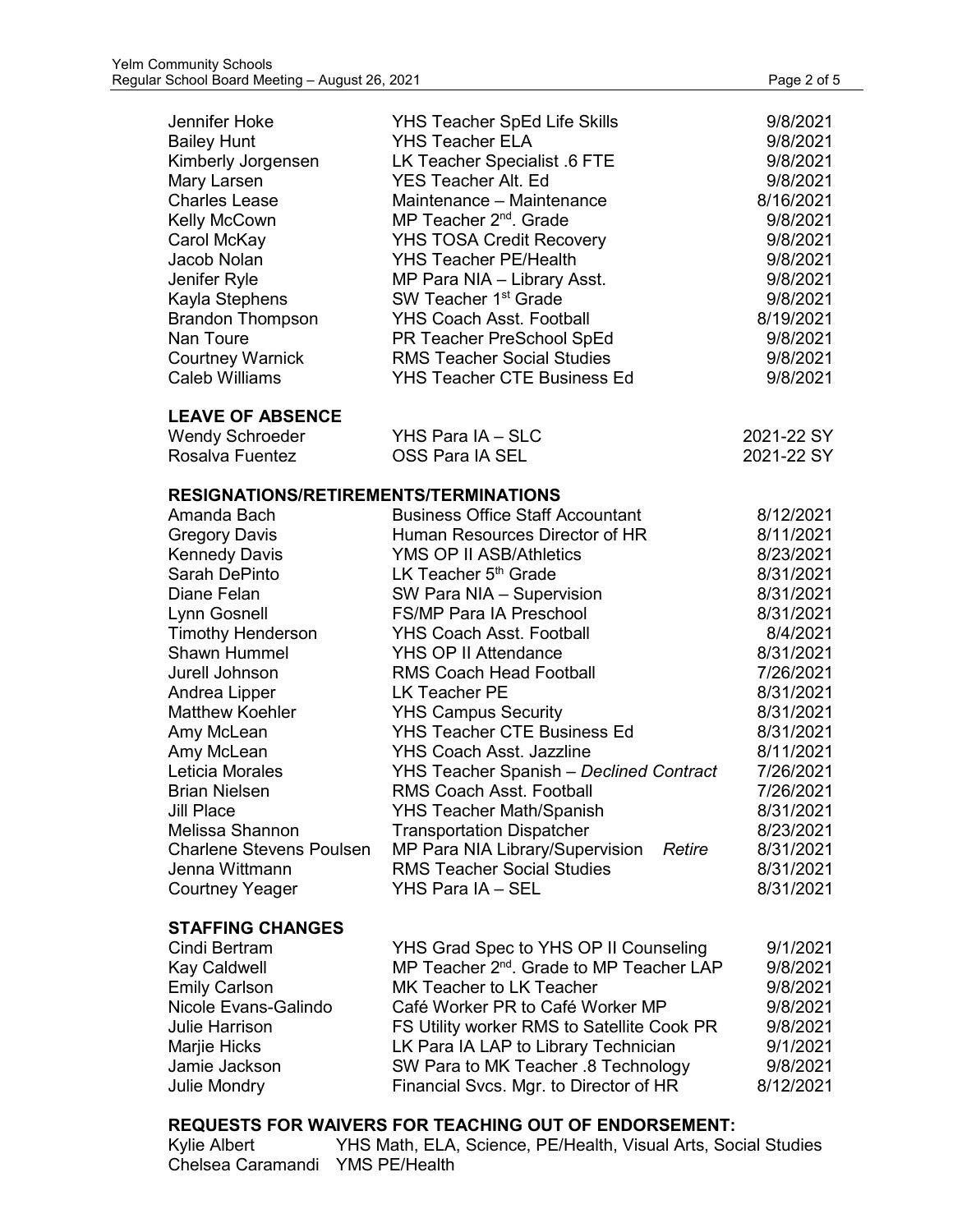| Lester Colburn                                              | YES Math, ELA, Science, PE/Health, Visual Arts                     |  |
|-------------------------------------------------------------|--------------------------------------------------------------------|--|
|                                                             | Christopher Fanning RMS Computer & Info Technology                 |  |
| Paul Lambert                                                | YES ELA, Science, PE/Health, Visual Arts                           |  |
| Mary Larsen                                                 | YES Math, Science, History, Social Studies, PE/Health, Visual Arts |  |
| Michael Munro                                               | YES Math, Science, History, Social Studies, PE/Health, Visual Arts |  |
| Mary Rivera                                                 | <b>YMS Science</b>                                                 |  |
| Carissa Thomas                                              | YHS Math, Science, History, Social Studies, PE/Health, Visual Arts |  |
| M/Debbie Edwards; S/Bill Hauss; Motion carried unanimously. |                                                                    |  |

#### **ACCEPTANCE OF GIFTS**

No Report

#### **CAREER AND TECHNICAL EDUCATION 5-YEAR PROGRAM EVALUATION AND DISTRICT WIDE PLAN - APPROVED**

*M/Bill Hauss; S/Denise Hendrickson; Motion carried unanimously.*

#### **VENDING SERVICES RFP 2021-01 AWARDING CONTRACT TO L & E BOTTLING - APPROVED**

*M/Denise Hendrickson; S/Bill Hauss; Motion carried unanimously.*

#### **RESOLUTION 13-20-21 2021-2022 BUDGET ADOPTION – APPROVED**

*M/Debbie Edwards; S/Bill Hauss; Motion carried unanimously.*

#### **INTERLOCAL AGREEMENT WITH CLOVER PARK TECHNICAL COLLEGE - APPROVED**

*M/Bill Hauss; S/Denise Hendrickson; Motion carried unanimously*

#### **VOUCHERS AND PAYROLL - APPROVED**

| A. General Fund          | #70142719 - 70142832                                                        | \$562,645.09   |
|--------------------------|-----------------------------------------------------------------------------|----------------|
| B. ASB Fund              | #70408640 - 70408641                                                        | \$898.75       |
| C. Capital Projects Fund | #70501159 - 70501186                                                        | \$3,596,810.99 |
| D. ACH                   | #2021000021 - 2021000021                                                    | \$5,622.68     |
| E. July Payroll          |                                                                             | \$6,219,107.64 |
|                          | skia Eskonanda : O /D antaŭ Hanaduialoa en Matian a anuta du na aŭsas os ko |                |

*M/Debbie Edwards; S/Denise Hendrickson; Motion carried unanimously*.

#### **FACILITIES REPORT - APPROVED** PUBLIC WORKS:

| . טרוט זיכרא |                                                               |
|--------------|---------------------------------------------------------------|
| Amount       | Vendor / Reason                                               |
| \$329,456.94 | Lake Tapps Const. / Roof Replacement 500 Bldg.<br><b>YHS</b>  |
| \$11,597.04  | Welcome Ramps / Install Ramps FS                              |
| \$757.23     | <b>Cummings / Generator Repair LK</b>                         |
| \$44,682.84  | A+ Professional Coatings / Exterior Painting PR               |
| \$774.23     | <b>Generation Glass / Window Replacement YHS</b>              |
| \$2,775.10   | Electrocom / Install Call Button YHS                          |
| \$2,456.08   | South Sound Fire & Sec. / Replacement of Security<br>Panel FS |
| \$514.76     | <b>Amerisafe/ Fire Suppression Service YHS/RMS</b>            |
| \$204.89     | NW Water Systems / Repair to Water System LK                  |
| \$1,979.79   | NW Water Systems / Carbon Media Change Out LK                 |
| \$2,358.29   | Cascade Fire / Replaced Air Compressor MP                     |
| \$7,491.12   | Generation Glass / Joints in Sidewalk Repaired YHS            |
| \$546.00     | Day Wireless / Repeater Repair Transportation                 |
|              |                                                               |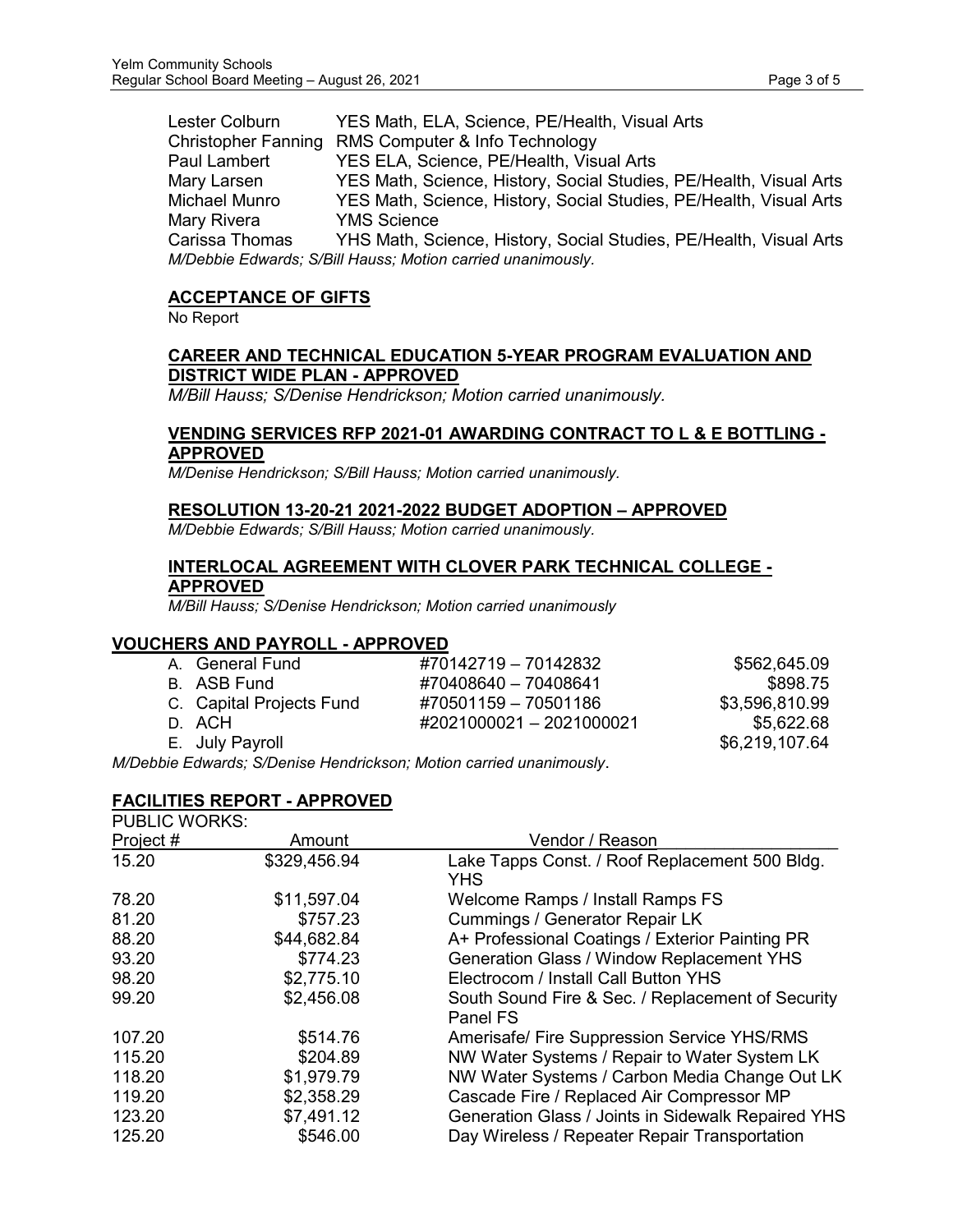| 126.20 | \$1,549.90 | Sound Electronics / Pull Station/Security Panel Repair<br>RMS/LK          |
|--------|------------|---------------------------------------------------------------------------|
| 127.20 | \$571.66   | Hermanson / Boiler Repair YMS                                             |
| 128.20 | \$3,682.99 | Hermanson / Chiller Repair YHS                                            |
| 129.20 | \$327.60   | Evergreen Fire & Security / Repair to Fire System<br><b>Terminals YHS</b> |
| 130.20 | \$2,697.06 | Lake Tapps Construction / Set Forms for Sidewalks<br>FS                   |

*M/Debbie Edwards; S/Denise Hendrickson; Motion carried unanimously.*

#### **POLICY REVISION – FIRST READING FOR REVIEW**

Administrative Support Staff Salary Schedule of Policy 5310

#### **FINANCIAL REPORTS**

No Report

#### **GRADUATE YELM!**

No Report

#### **YELM MIDDLE SCHOOL/SOUTHWORTH/SSI CONSTRUCTION UPDATE**

Superintendent Brian Wharton presented an update on all projects.

#### **REOPENING PLAN UPDATE**

Superintendent Brian Wharton presented an update on the reopening of schools for the 2021-22 school year.

#### **LEARNING RECOVERY PLAN**

Superintendent Brian Wharton presented an update on staffing using ESSER funds for the 2021- 2022 school year.

#### **STUDENT ENROLLMENT REPORT**

No Report

#### **BOARD COMMENTS**

Board members commented that they are excited for the school year to begin. They also enjoyed board reports.

#### **SUPERINTENDENT'S REPORT**

Superintendent Brian Wharton commented on:

- Prairie Days booth this Saturday, 10 a.m. to 4 p.m. in the City Park. There will not be a parade this year.
- RMS field will be open for use on Monday.
- District Day is Tuesday and Building Days are Wednesday and Thursday
- RMS Open House is September 1, 4-5 p.m.
- YMS Open House is September 2, 4-6 p.m.
- YHS students at summer school retrieved 125 classes, 68% of seniors are on track to graduate.

**ADJOURNMENT** – 7:37 p.m.